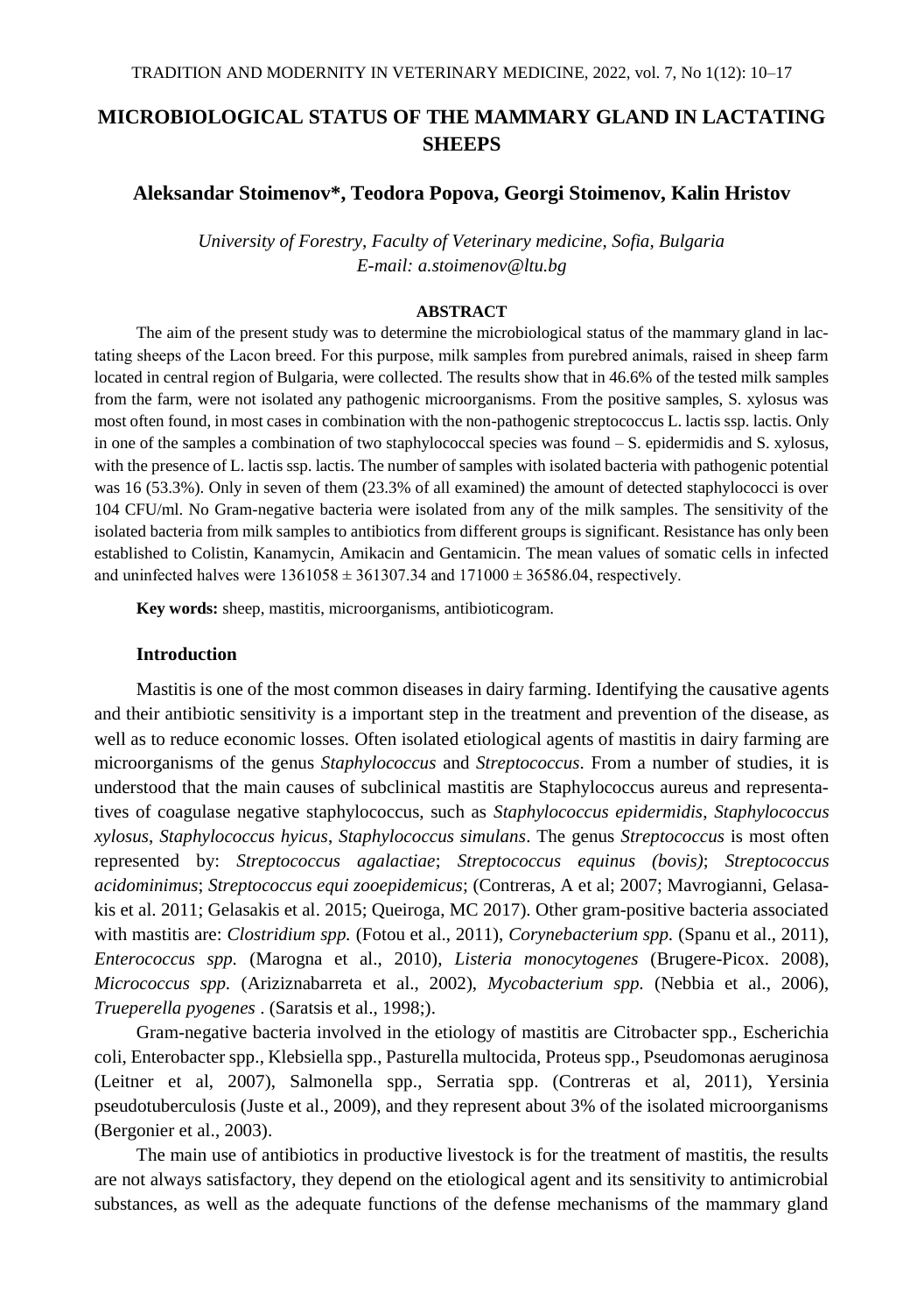(Thomson K. et al. 2008). Detailed study of microorganisms and their sensitivity to various antibiotics will reduce losses in dairy farming.

The somatic cells in milk are mainly cells of the immune system, such as macrophages, lymphocytes and polymorphonuclear leukocytes. Exfoliated mammary epithelial cells are also classified as somatic cells. (Boutinaud, M., Jammes, H., 2002). In order for the number of somatic cells in milk to serve as a diagnostic method distinguishing healthy from inflamed mammary glands, standards for this indicator should be set. In the European Union, Regulation 853/2004 (EU, 2004) sets hygiene requirements for milk production and sets a limit on the number of somatic cells for cow's milk to 400,000 cells / ml, but no such legal limit has yet been set for the number of somatic cells. in milk from other animal species used to produce milk.

## **Materials and methods**

## **1. Studied animals**

All studied animals were bred for milk production and are of the Lacon breed. The farming system on the farm is intensive, in which the animals are kept entirely in a stable, without free grazing. The farm uses synchronization of the reproductive process and natural insemination with rams bred on site. The milking of the animals is machine in a milking parlor two or three times, depending on the lactation period. The test animals were not treated systemically or locally with antimicrobials for at least 30 days prior to sample collection.

#### **2. Sample collection**

We obtained milk samples aseptically from all halves, after examination with CMT (Kruuse, Denmark). Prior to sampling, the papillae and mammary gland were cleaned of mechanical contaminants, followed by dipping the tip with 70° alcohol. From each half, after removal of the first jets of milk, we took double samples in sterile 10 ml test tubes for microbiological examination and in 50 ml milk containers for somatic cell count and physicochemical analysis. The milk samples were transported to the laboratories in a cooler at a temperature of  $4^{\circ}$  C, and the examination of the same was carried out up to 8 hours after their collection.

#### **3. Microbiological analysis of the samples**

The microbiological study for isolation and identification of the microbial causative agents of mastitis in sheep in dairy samples was performed according to the accepted methodology for isolation and differentiation of mastitis causative agents.

To isolate microorganisms, cultures were made from milk samples on elective and selective nutrient media – Colorex Chromogenic Orientation Candida agar (HiMeida Laboratories Pvt. Ltd. Mumbai India), Chapman agar, Endo, EMB, Mueller – Hinton and Columbia blood agar. The results were reported after incubation under aerobic conditions at 37°C for 48 – 72 hours.

Taxonomic identification of all isolates was performed by conventional methods according to the 9th edition of the Bergey's Manual of Determinative Bacteriology (Holt et al., 1994). For this purpose, microscopic studies of stained by the classical methods of Gram, Pfeiffer, Klet and Moeller, consideration of the cultural and hemolytic properties on solid and liquid media and biochemical characteristics with the help of Polymicrotest was made. As well as additional samples for oxidase, catalase, etc. with reagents from Antisel (Sharlau Chemie S. A., Spain).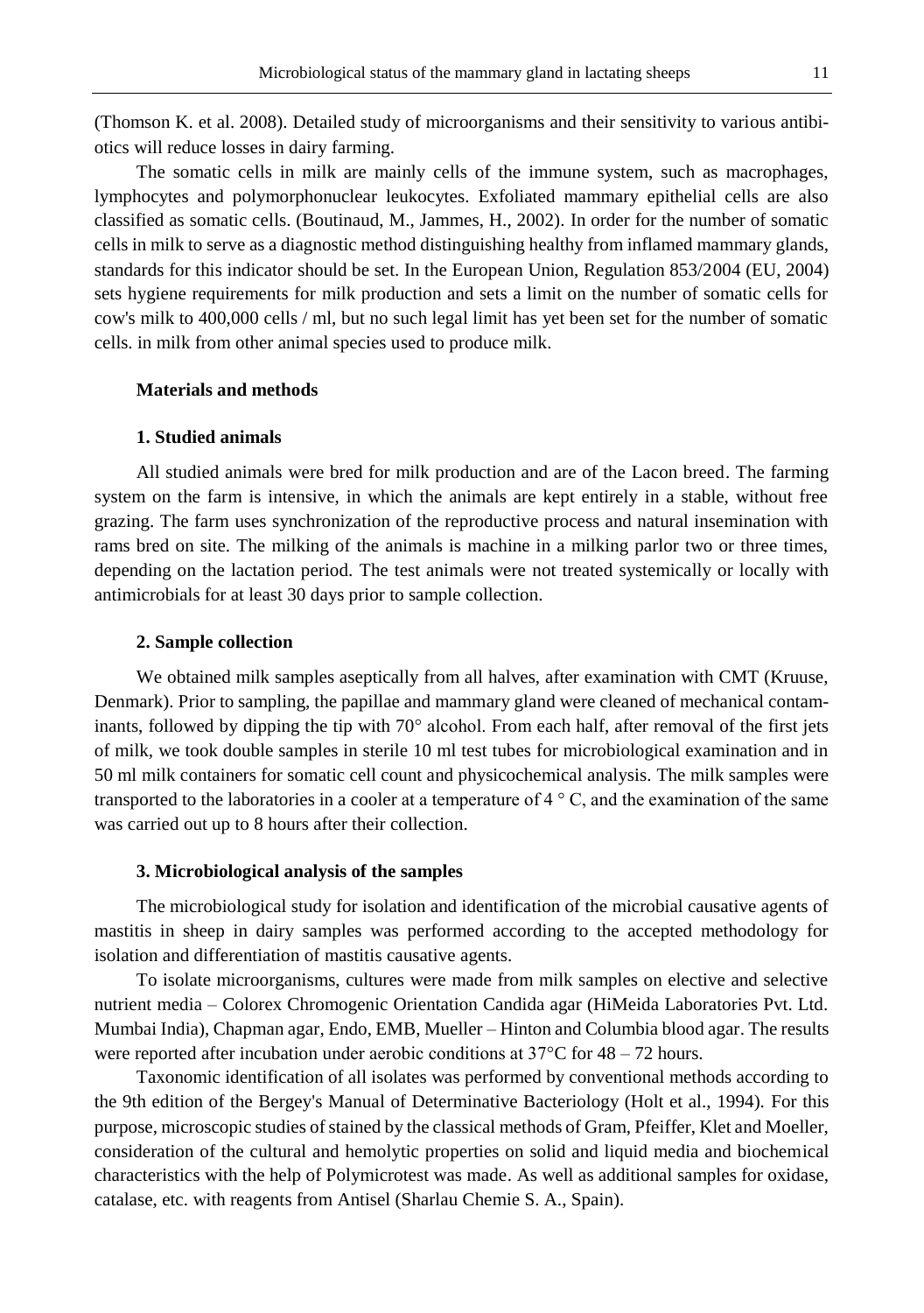Quantitative determination of microorganisms was performed by counting the developed colonies, determining their arithmetic mean and calculating the amount of colony forming units (CFU) in 1 ml of starting material.

## **4. Physicochemical and cytological analysis for differentiation of subclinical mastitis**

Cell counts were indirectly determined by the rapid mastitis tests CMT-Test (Kruuse, Denmark). The results from the CMT-Test were interpreted based on the Smith and Sherman (2009) scale.

The physicochemical and cytological analysis was performed in the "National Reference Laboratory for Milk and Dairy Products at the RVS" – Sofia. Somatic cell levels were determined by the fluoro-opto-electron counting method according to standard EN ISO 13366-2 / IDF 148-2: 2006 using Fossomatic (Foss, Denmark). For the purpose of this study, the mammary half is considered to be affected by subclinical mastitis when there are no clinical signs or altered milk, but the laboratory examination reveals the presence of pathogenic microorganisms and somatic cell count  $\geq$ 500,000 cells / ml.

## **5. Antimicrobial agents and determination of isolates sensitivity**

Determination of antimicrobial sensitivity of all clinical isolates was performed by the classical agar-gel diffusion method of Bauer et al. (1966). Standard disks for antibioticograms (Bul-Bio – Sofia) were used, as well as prepared by us, after inoculation of bacterial suspensions in exponential growth phase with a concentration of 2.106 cells / ml, determined by the Mac Farland optical standard, on blood agar (Bul-Bio – Sofia) or Mueller – Hinton agar (Antisel – Sharlau Chemie S. A., Spain). Cultivation was performed at 37°C for 24 hours. The results were interpreted according to the three-step system of Bauer et al. (1966) after measuring the diameters of the inhibitor zones in millimeters. Determination of minimum inhibitory concentrations (MIC). The determination of MIC was performed using MICROLATEST MIC G +, designed for Gram-positive bacteria. The studies were performed according to the test instructions by instilling 0.1 ml of a suspension with a concentration of 0.5 McFarland in each well of the 96-well plates loaded with different doubling concentrations of 12 antibiotics from different groups. The results were reported after incubation at 37°C for 24 h. Non-growth wells with the lowest concentration of test antibiotic were determined for MIC.

#### **6. Statistical analysis**

We performed statistical analysis on the one-way analysis of variance (ANOVA), followed by the Dunnett post-hoc test. The classical Student-Fisher method and the T-test of SPSS 19.0 were also used.

#### **Results**

A rapid mastitis test revealed that 18 (60%) of the samples tested negative. A result (+) was detected in 9 (30%) of the samples obtained, and a result of  $(++)$  in 3 (10%). Figure 1 shows the CMT results of all samples.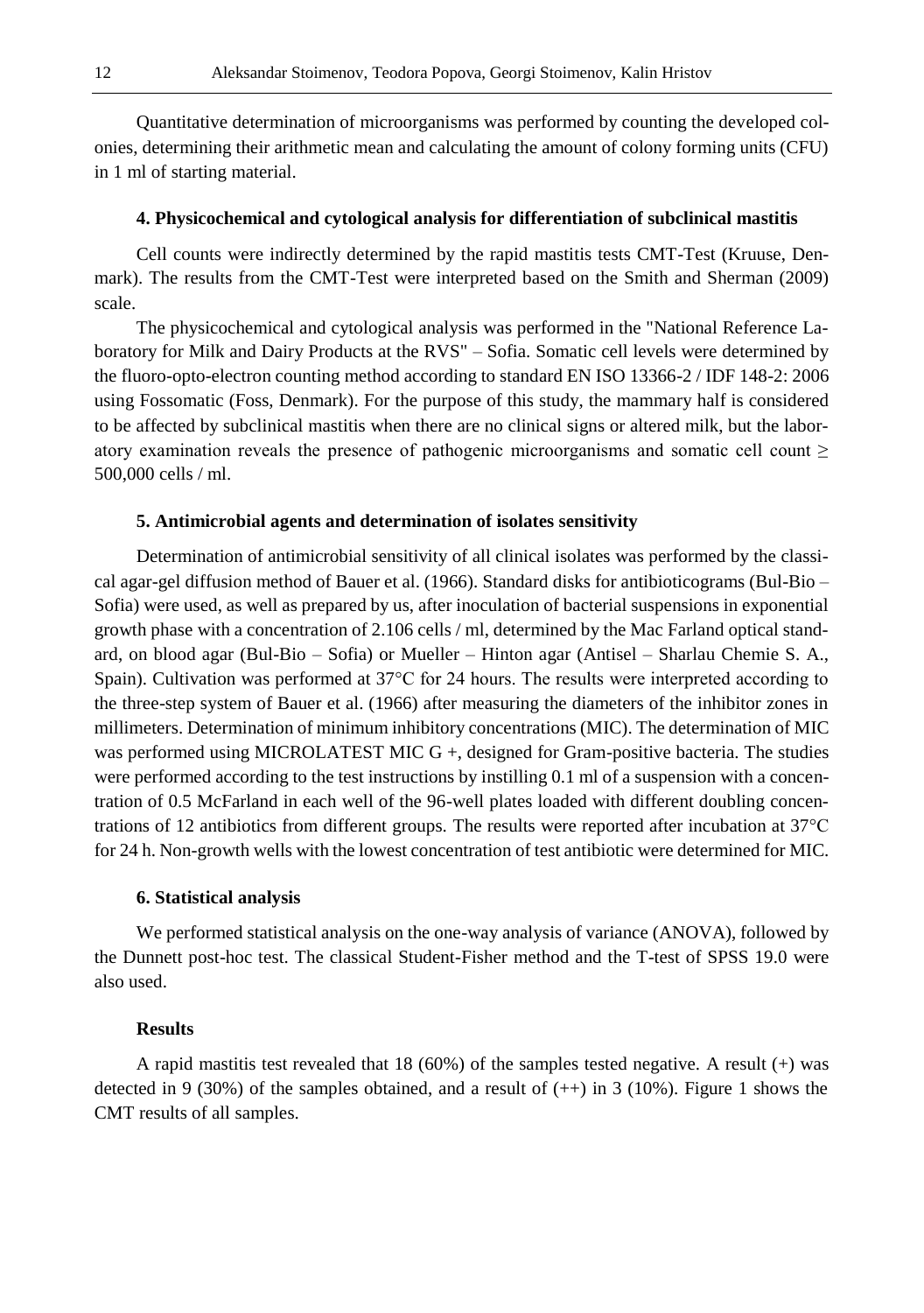

|  |  |  |  | Figure 1: Results of the study conducted with CMT |  |  |
|--|--|--|--|---------------------------------------------------|--|--|
|--|--|--|--|---------------------------------------------------|--|--|

To accurately identify the halves affected by subclinical mastitis, all collected samples were subjected to a complete physicochemical and cytological analysis in a reference laboratory.

The average values of the individual parameters are presented in Table 1.

| <b>Parameter</b>    |          | <b>Infected</b>    | Non-infected      |  |
|---------------------|----------|--------------------|-------------------|--|
|                     | min      | 4,42               | 4,38              |  |
| Fat $%$             | max      | 7,42               | 6,18              |  |
|                     | $\pm$ SE | $5,42\pm0,20$      | $5,21\pm0,14$     |  |
|                     | min      | 5,42               | 5,17              |  |
| Protein %           | max      | 7,16               | 6.83              |  |
|                     | $\pm$ SE | $6,14\pm0,13$      | $6,27\pm0,12$     |  |
|                     | min      | 15,55              | 15,03             |  |
| <b>TS</b> %         | max      | 18,87              | 17,97             |  |
|                     | $\pm$ SE | $16,75\pm0.22$     | $16,81\pm0,21$    |  |
|                     | min      | 10,77              | 10,54             |  |
| SNF%                | max      | 12,3               | 12,51             |  |
|                     | $\pm$ SE | $11,25\pm0,10$     | $11,59\pm0,16$    |  |
|                     | min      | $-0.56$            | $-0.58$           |  |
| $FPD^0C$            | max      | $-0.53$            | $-0,54$           |  |
|                     | $\pm$ SE | $.548 \pm 0.002$   | $0,552 \pm 0,003$ |  |
|                     | min      | 430000             | 46000             |  |
| <b>SCC</b> cells/ml | max      | 6266000            | 441000            |  |
|                     | $\pm$ SE | 1361058±361307,34* | 171000±36586,04*  |  |

**Table 1: Physico-chemical and cytological analysis of milk samples**

The physicochemical analysis shows that there are no significant differences in the levels of fat, protein, total solids, solids non-fat and freezing point depression of milk samples obtained from infected and uninfected animals. The most significant differences are observed in the number of somatic cells in milk from affected and unaffected milk halves.

Figure 2 shows the type and percentage of isolated pathogenic microorganisms from the tested samples.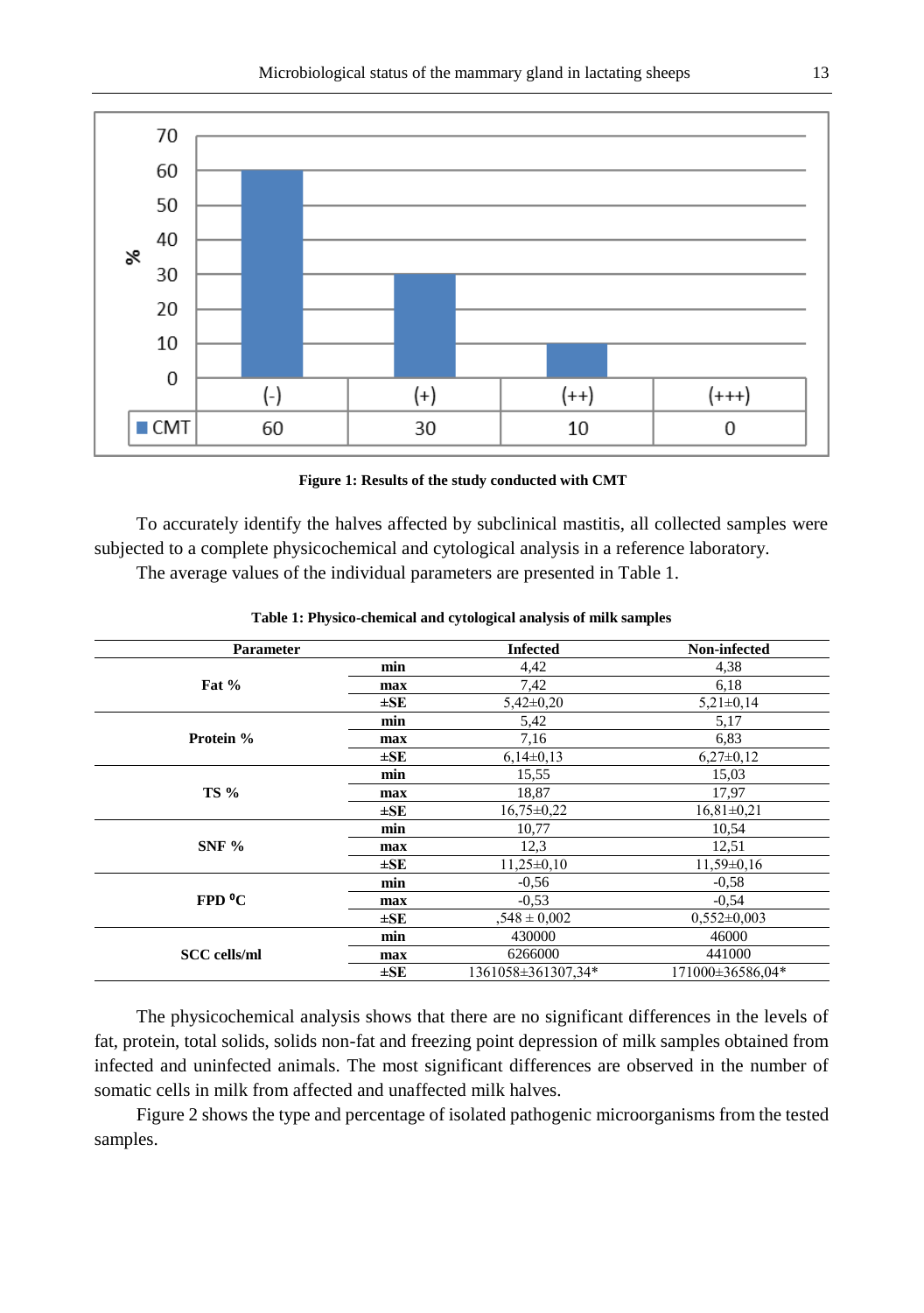

**Figure 2: Type and percentage of isolated pathogenic microorganisms from the tested samples.**

The results show that in 46.6% of the tested milk samples no microorganisms were isolated. In other samples, *S. xylosus* is most often isoleted, in most cases in combination with the non-pathogenic streptococcus *Lactococcus lactis ssp. lactis*. In only three of the samples were detected staphylococci not in combination with non-pathogenic lactococci. *S. haemolyticus* was found in only two of the samples, in another two – *S. cohnii ssp. urealyticum* and in three more – *S. epidermidis*. Only in one of the samples a combination of two staphylococcal species was found – *S. epidermidis* and *S. xylosus*, together with *L. lactis ssp. lactis*. From two of the milk samples with bacterial microflora were isolated only non-pathogenic bacteria – *Lactococcus lactis ssp. lactis* of one and *Micrococcus sp*. together with *Lactococcus lactis ssp. lactis* – on the other.

The number of samples with isolated bacteria with pathogenic potential was 16 (53.3%). Only in seven of them  $(7 - 23.3\%$  of all studied) the amount of detected staphylococci is over  $10^4$ CFU/ml.

The summary results of the determination of the sensitivity of isolated bacteria of all identified species to antimicrobial agents in vitro are presented in Table 2.

| Antibiotic agent             | <b>Disc</b><br>concetration µg/disc | S.<br>xylosus | S.<br>epidermidis | S.<br>haemolyticus | S. cohnii ssp<br>urealyticum |
|------------------------------|-------------------------------------|---------------|-------------------|--------------------|------------------------------|
| Cloramphenicol               | $30 \mu g$                          | S             | S                 | S                  | S                            |
| Doxycycline                  | $30 \mu g$                          | S             | S                 | S                  | S                            |
| Clindamycin                  | $10 \mu g$                          | S             |                   | S                  | S                            |
| Penicillin                   | 10 <sub>u</sub>                     | S             | S                 |                    | S                            |
| Oxacillin                    | l μg                                | S             | S                 | S                  | S                            |
| Ampicillin                   | $10 \mu$ g                          | S             | S                 |                    | S                            |
| Amoxycillin                  | $10 \mu g$                          | S             | S                 |                    | S                            |
| Cefuroxime                   | $30 \mu g$                          | S             | S                 | S                  |                              |
| Ceftriaxone                  | $30 \mu g$                          | S             | S                 |                    |                              |
| Colistin                     | $10 \mu g$                          | R             | R                 | R                  |                              |
| Novobiocin                   | $30 \mu g$                          | S             | S                 | S                  | S                            |
| Gentamicin                   | $10 \mu$ g                          | S             | S                 |                    | $\mathbb{R}$                 |
| Kanamycin                    | $5 \mu g$                           | $\mathbb{R}$  | $\mathbb{R}$      | $\mathbb{R}$       | $\mathbb{R}$                 |
| Amikacin                     | $30 \mu g$                          | S             | S                 | $\mathsf{R}$       | S                            |
| Ciprofloxacin                | $5 \mu g$                           | S             | S                 | S                  | S                            |
| Enrofloxacin                 | $5 \mu g$                           | S             | S                 | S                  | S                            |
| Sulfamethoxazole+Trimetoprim | $23,75/1,25 \mu g$                  | S             | S                 | S                  | S                            |

**Table 2: Susceptibility of isolated bacteria to antimicrobial agents in vitro**

*S – sensitive; I – intermediate; R – resistant*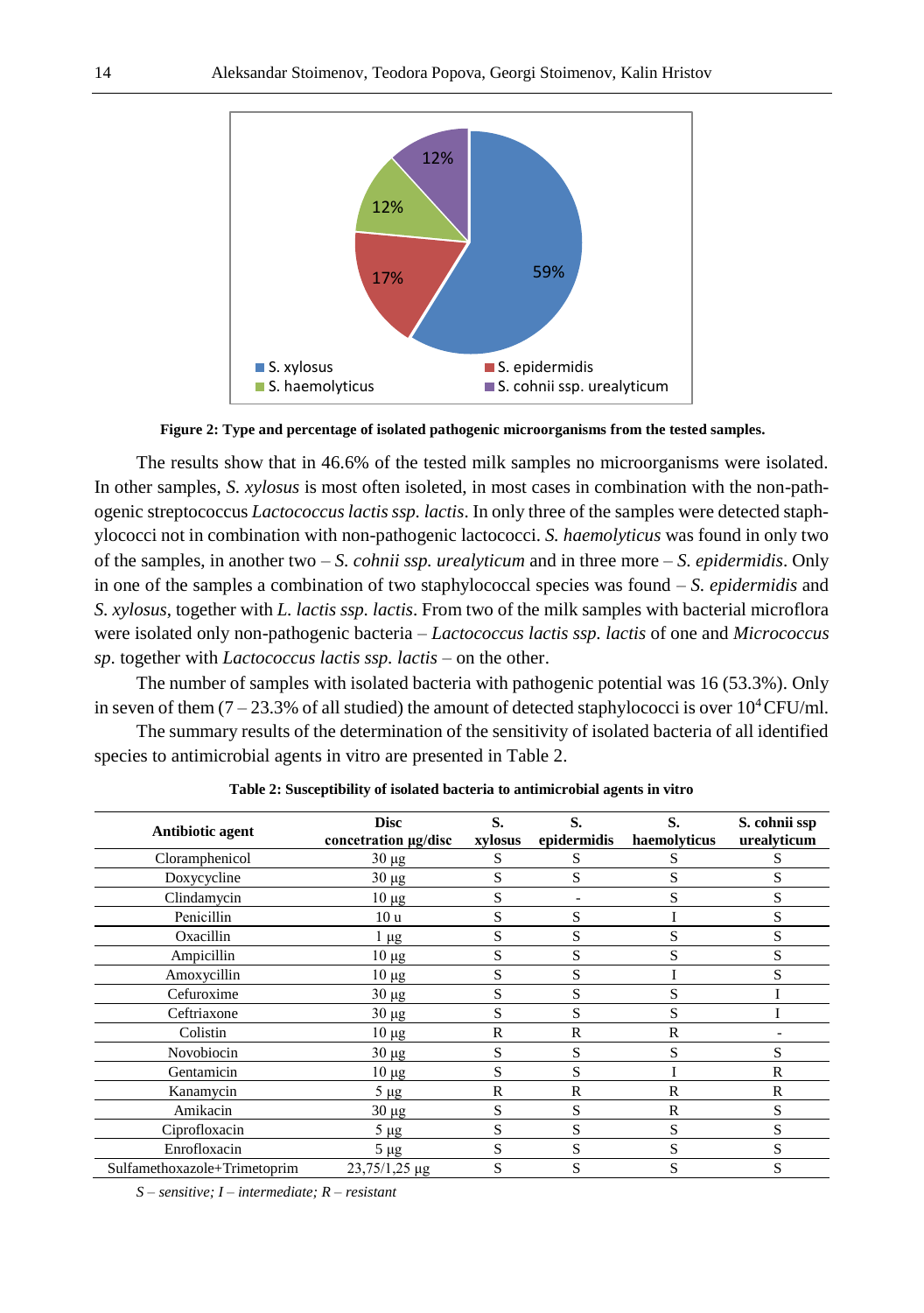As the data in the table show, the sensitivity of the isolated bacteria to antibiotics from different groups is significant. Resistance has only been established to Colistin, Kanamycin, Amikacin and Gentamicin. S. haemolyticus shows intermediate sensitivity to Amoxycillin and Penicillin and S. cohnii ssp urealyticum to Cefuroxime and Ceftriaxone.

The results obtained in determining the MIC of antibiotics from different groups to the most commonly isolated microorganisms (S. xylosus) are presented in Table 3.

| Antibiotic agent              | <b>MIC</b>      | <b>Sensitivity</b> |
|-------------------------------|-----------------|--------------------|
| Penicillin                    | $0.09 \pm 0.03$ | S                  |
| Ampicillin                    | $0.34 \pm 0.38$ | S                  |
| Erythromycin                  | $0.19 \pm 0.06$ | S                  |
| Clindamycin                   | $0.44 \pm 0.36$ | S                  |
| Linezolid                     | $1.22 \pm 1.61$ | S                  |
| Chloramphenicol               | $3.06 \pm 2.94$ | S                  |
| Tetracycline                  | $1.06 \pm 0.62$ | S                  |
| Sulfamethoxazole+Trimethoprim | $0.03 \pm 0.00$ | S                  |
| Gentamicin                    | $1.25 \pm 1.59$ | S                  |
| Vancomycin                    | $1.03 \pm 0.66$ | S                  |
| Teicoplanin                   | $0.53 \pm 0.31$ | S                  |
| Nitrofurantoin                | $3.75 \pm 2.68$ | S                  |

**Table 3: Minimum inhibitory concentrations of antibiotics from different groups to S. xylosus**

*S – sensitive; I – intermediate; R – resistant*

As can be seen from the presented data, they correspond to the results obtained by the disk agar-gel diffusion method. Isolated bacteria show sensitivity to all tested antibiotics. It is highest to the synergistic combination Sulfamethoxazole + Trimethoprim, as well as to Renicillin G, Erythromycin and Clindamycin.

### **Discussion**

Our study reveals that the positive results of the CMT (40%) are significantly close to the positive results of the performed microbiological examination, where microorganisms with pathogenic potential are detected in 53.6% of the samples. The difference of 13.6% is probably due to the fact that milk from this samples is obtained from mammary glands in the initial stage of mastitis development.

Comparing the results of microbiological studies of the milk samples from our study with the studies of Gelasakis et al; (2015) and Queiroga (2017) we found significant similarity in isolated species of microorganisms. These are mainly species of the genus Staphylococcus, as well as enterococci. Coagulase-negative staphylococci predominate in the studied farm. These results show the exchange of bacteria between the animals on the farms and hence the similarity in their microflora. Data from our previous studies show a similarity of the microflora found in subclinical mastitis in goats (Hristov et al., 2016). However, Gram-negative bacteria were also isolated from them, in contrast to dairy samples from sheep. Also, the percentage of milk samples from the studied goats without isolated microorganisms (17.5%) is significantly lower than that of the sheep we tested  $(40 - 53\%)$ .

In this study, we isolated considered as safe for humans and animals Lactococcus lactis ssp. lactis. This specie is involved in the production of dairy foods for humans. It is possible that it locally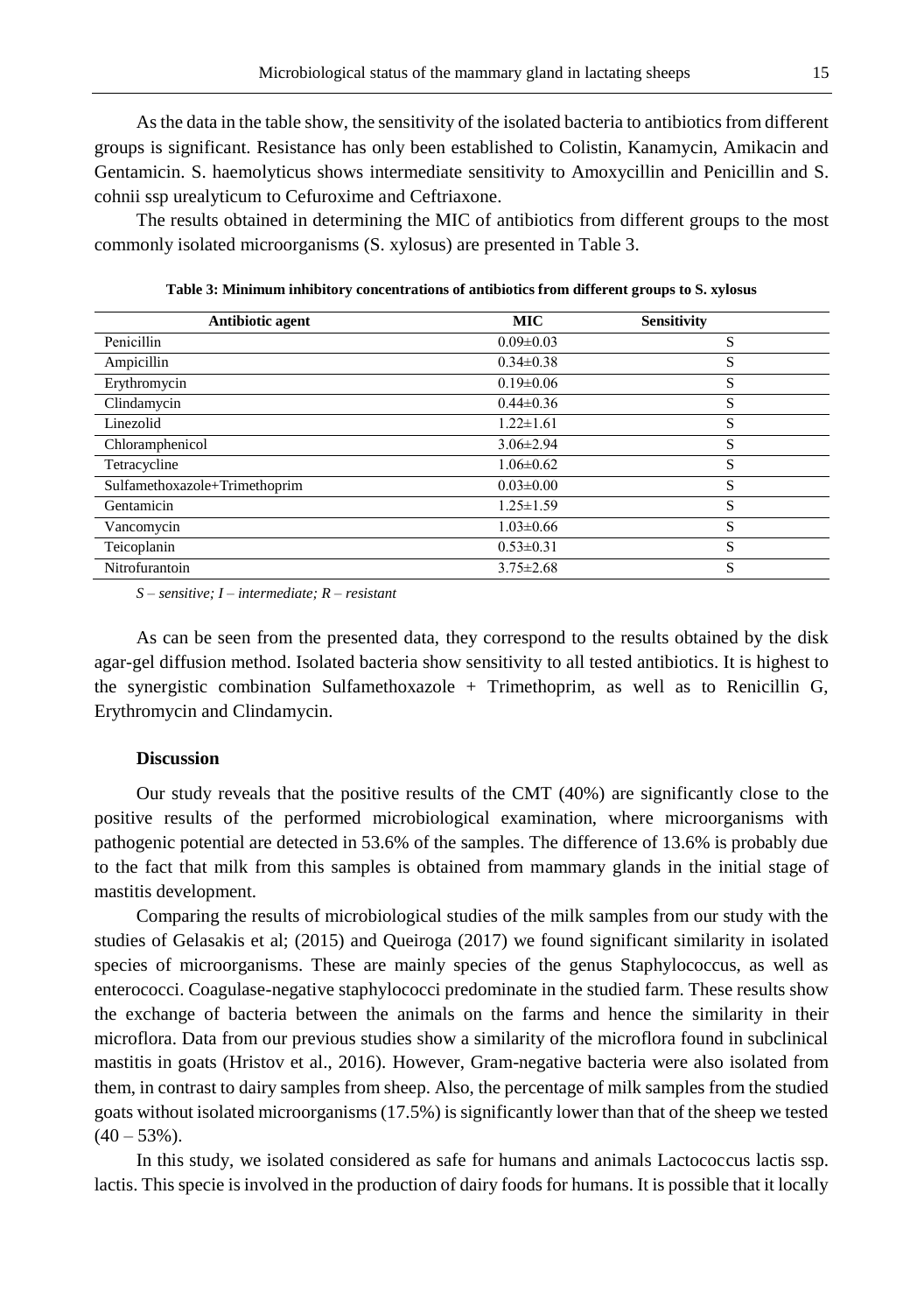plays the role of a probiotic – an antagonist of the pathogenic microflora, preventing the proliferation of staphylococci and the development of disease. Rodrigues et al. (2016), however, isolated it from cows with mastitis and considered it as a potential etiological agent of the disease.

The number of somatic cells in milk from infected and uninfected halves shows significant differences, with the number of somatic cells increasing significantly in the presence of infectious agents. The results of somatic cell counts confirm the theory of Tvarožková et al., (2020) that the increase in somatic cells in sheep's milk is caused by the presence of pathogenic microorganisms in the mammary gland. The statement that in the presence of subclinical mastitis the number of somatic cells increases above 500,000 cells / ml is also confirmed.

The results of our antibioticograms compared to the results obtained by Katheryne et al. (2016) show some differences. Their study shows that the most common microorganisms show resistance to penicillins (17% of samples), while our results show the highest resistance to Kanamycin and Colistin, and relatively high sensitivity to penicillin antibiotics. Sylejmani et al, (2015) found significant resistance to penicillin antibiotics and the highest sensitivity of the CNS to trimethoprim, and the last result coincides with ours. The study also confirms the results of Ahmad et al .; (2013), who concluded that S. haemolyticus shows the greatest resistance to different types of antibiotics.

## **Conclusion**

As potential causes of subclinical mastitis in sheeps have been isolated CNS (S. epidermidis, S. xylosus and S. haemolyticus) and enterococci. Gram-negative bacteria have not been identified.

In most of the tested samples, the results of the microbiological tests are in accordance with those of the CMT.

Isolated bacteria show in vitro sensitivity to antimicrobials from different groups. Resistance has only been established to Colistin, Kanamycin, Amikacin and Gentamicin.

With the development of subclinical mastitis the number of somatic cells in the milk increases over 500,000

#### **References**

- 1. Ahmad Z., S. Agarwal, A. S. Narwal, V. K. Deshwal. (2013). *Comparative study of antibiotics resistance of coagulase negative staphylococci*. Developmental Microbiology and Molecular Biology, 4, 29–33.
- 2. Ariznabarreta A., Gonzalo, C., San Primitivo, F. (2002). *Microbiological quality and somatic cell count of ewe milk with special reference to staphylococci*. J. Dairy Sci. 85, 1370–1375.
- 3. Bauer A. W., W. M. Kirby, J. C. Cherris, M. Truck. (1966). *Antibiotic susceptibility testing by a standardized single disk method*. The Am. J. of Clin. Pathol. 45 (4), 493–496.
- 4. Bergonier D., X. Berthelot. (2003). *New advances in epizootiology and control of ewe mastitis*. Livest. Prod. Sci. 79, 1–16.
- 5. Boutinaud M., Jammes, H. (2002). *Potential uses of milk epithelial cells: a review*. Reprod. Nutr. Dev. 42, 133–147.
- 6. Brugère-Picoux J. (2008): *Ovine listeriosis*. Small Ruminant Research, 76, 12–20.
- 7. Contreras A., D. Sierra, J.C. Corrales, J.C. Marco, M.J. Paape, C. Gonzalo. (2007). *Mastitis in small ruminants*. Small Ruminant Research 68, 145–153.
- 8. Fotou K. A.Tzora, C. H. Voidarou, A. Alexopoulos, E. Plessas, I. Avgeris, E. Bezirtzoglou, K. Akrida-Demertzi, P. G. Demertzis. (2011). *Isolation of microbial pathogens of subclinical mastitis from raw sheep's milk of Epirus (Greece) and their role in its hygiene*. Anaerobe, 315–319.